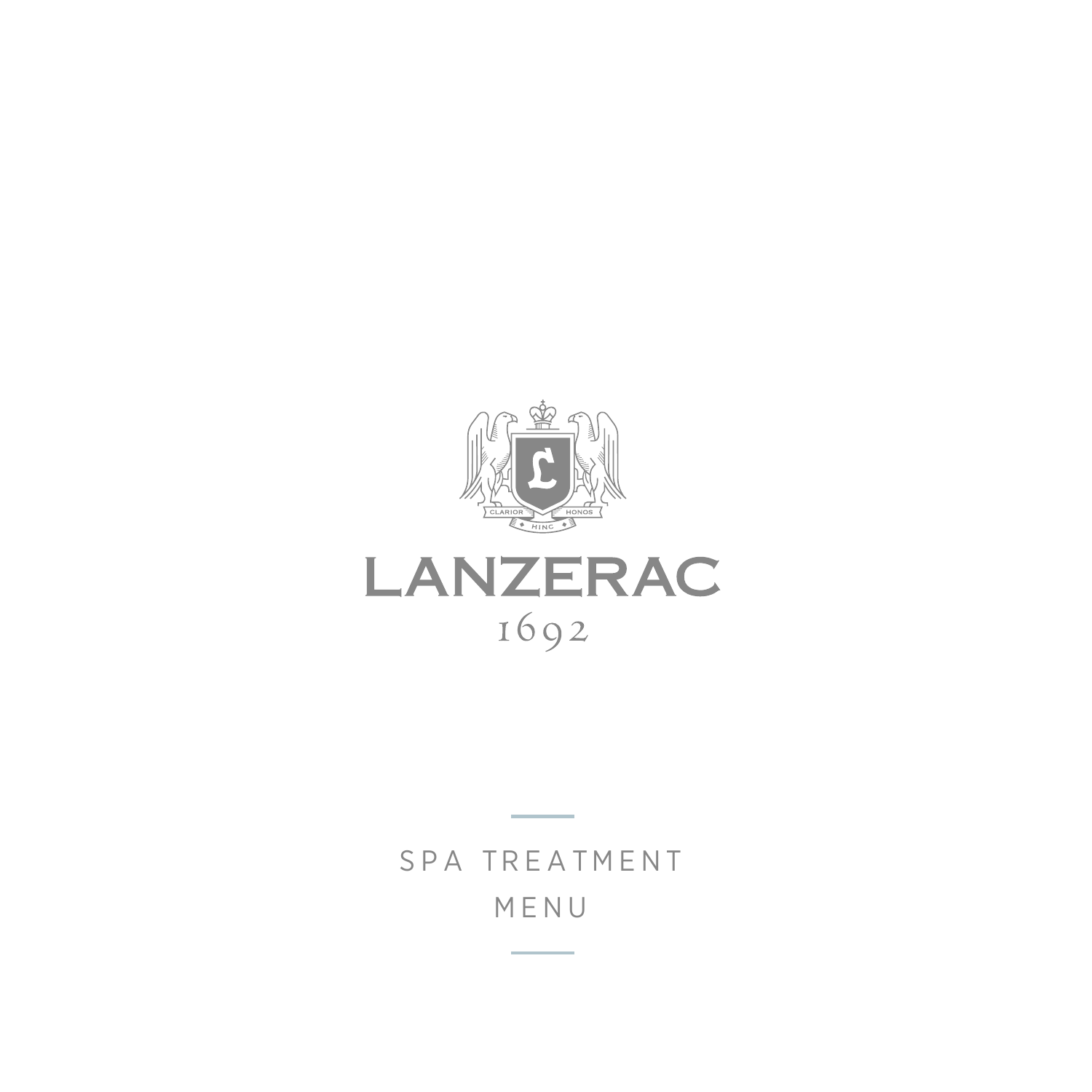$\mathcal{L}_{\rm{max}}$  $\nabla_{\!\alpha}$  $\overline{V}^{\ast}_{\rm in}$  .  $\mathbb{Z}$  $\mathbb{R}$ the control  $\mathbb{Z}$  $\mathbb{Z}$ and the a sa T  $\mathbf{X} \times \mathbf{X} \times \mathbf{X} \times \mathbf{X} \times \mathbf{X} \times \mathbf{X} \times \mathbf{X} \times \mathbf{X} \times \mathbf{X} \times \mathbf{X} \times \mathbf{X} \times \mathbf{X}$  $\mathbb{P}^1 \times \mathbb{X}^1 \times \mathbb{X}^2 \times \mathbb{X}^3 \times \mathbb{X}^4 \times \mathbb{X}^3 \times \mathbb{X}^4 \times \mathbb{X}^5 \times \mathbb{X}^4 \times \mathbb{X}^5 \times \mathbb{X}^6 \times \mathbb{X}^7$  $\mathbf{X} \times \mathbf{X} \times \mathbf{X} \times \mathbf{X} \times \mathbf{X} \times \mathbf{X} \times \mathbf{X} \times \mathbf{X} \times \mathbf{X} \times \mathbf{X} \times \mathbf{X} \times \mathbf{X} \times \mathbf{X}$  $\zeta \rightarrow \zeta$  $\mathbf{X} \times \mathbf{X} \times \mathbf{X} \times \mathbf{X} \times \mathbf{X} \times \mathbf{X} \times \mathbf{X} \times \mathbf{X} \times \mathbf{X} \times \mathbf{X} \times \mathbf{X} \times \mathbf{X} \times \mathbf{X}$  $\zeta \rightarrow \zeta$  $\mathbf{X} \times \mathbf{X} \times \mathbf{X} \times \mathbf{X} \times \mathbf{X} \times \mathbf{X} \times \mathbf{X} \times \mathbf{X} \times \mathbf{X} \times \mathbf{X} \times \mathbf{X} \times \mathbf{X} \times \mathbf{X} \times \mathbf{X}$  $\mathbb{P}^1 \times \mathbb{X}^1 \times \mathbb{X}^2 \times \mathbb{X}^3 \times \mathbb{X}^4 \times \mathbb{X}^3 \times \mathbb{X}^4 \times \mathbb{X}^5 \times \mathbb{X}^4 \times \mathbb{X}^5 \times \mathbb{X}^6 \times \mathbb{X}^7$  $\mathbf{X} \times \mathbf{X} \times \mathbf{X} \times \mathbf{X} \times \mathbf{X} \times \mathbf{X} \times \mathbf{X} \times \mathbf{X} \times \mathbf{X} \times \mathbf{X} \times \mathbf{X} \times \mathbf{X} \times \mathbf{X}$  $\mathbb{P}^1 \times \mathbb{X}^1 \times \mathbb{X}^2 \times \mathbb{X}^3 \times \mathbb{X}^4 \times \mathbb{X}^3 \times \mathbb{X}^4 \times \mathbb{X}^5 \times \mathbb{X}^4 \times \mathbb{X}^5 \times \mathbb{X}^6 \times \mathbb{X}^7$  $\mathbf{X} \times \mathbf{X} \times \mathbf{X} \times \mathbf{X} \times \mathbf{X} \times \mathbf{X} \times \mathbf{X} \times \mathbf{X} \times \mathbf{X} \times \mathbf{X} \times \mathbf{X} \times \mathbf{X} \times \mathbf{X} \times \mathbf{X} \times \mathbf{X} \times \mathbf{X} \times \mathbf{X} \times \mathbf{X} \times \mathbf{X} \times \mathbf{X} \times \mathbf{X} \times \mathbf{X} \times \mathbf{X} \times \mathbf{X} \times \mathbf{X} \times \mathbf{X} \times \mathbf{X} \times \mathbf{$ in and  $\mathbb{P}^1 \times \mathbb{X}^1 \times \mathbb{X}^2 \times \mathbb{X}^3 \times \mathbb{X}^4 \times \mathbb{X}^3 \times \mathbb{X}^4 \times \mathbb{X}^5 \times \mathbb{X}^4 \times \mathbb{X}^5 \times \mathbb{X}^6 \times \mathbb{X}^7$  $\mathbb{C} X \times \mathbb{X} \times \mathbb{X} \times \mathbb{X} \times \mathbb{X} \times \mathbb{X} \times \mathbb{X} \times \mathbb{X} \times \mathbb{X} \times \mathbb{X} \times \mathbb{X} \times \mathbb{X} \times$ in and  $\mathbb{P}^1 \times \mathbb{X}^1 \times \mathbb{X}^2 \times \mathbb{X}^3 \times \mathbb{X}^4 \times \mathbb{X}^3 \times \mathbb{X}^4 \times \mathbb{X}^5 \times \mathbb{X}^4 \times \mathbb{X}^5 \times \mathbb{X}^6 \times \mathbb{X}^7$  $\mathbf{X} \times \mathbf{X} \times \mathbf{X} \times \mathbf{X} \times \mathbf{X} \times \mathbf{X} \times \mathbf{X} \times \mathbf{X} \times \mathbf{X} \times \mathbf{X} \times \mathbf{X} \times \mathbf{X} \times \mathbf{X}$ f<br>1  $\mathbb{P}^1 \times \mathbb{X}^1 \times \mathbb{X}^2 \times \mathbb{X}^3 \times \mathbb{X}^4 \times \mathbb{X}^3 \times \mathbb{X}^4 \times \mathbb{X}^5 \times \mathbb{X}^4 \times \mathbb{X}^5 \times \mathbb{X}^6 \times \mathbb{X}^7$  $\mathbf{X} \times \mathbf{X} \times \mathbf{X} \times \mathbf{X} \times \mathbf{X} \times \mathbf{X} \times \mathbf{X} \times \mathbf{X} \times \mathbf{X} \times \mathbf{X} \times \mathbf{X} \times \mathbf{X}$ - X - X  $\mathbb{P}^1 \times \mathbb{X}^1 \times \mathbb{X}^2 \times \mathbb{X}^3 \times \mathbb{X}^4 \times \mathbb{X}^3 \times \mathbb{X}^4 \times \mathbb{X}^5 \times \mathbb{X}^4 \times \mathbb{X}^5 \times \mathbb{X}^6 \times \mathbb{X}^7$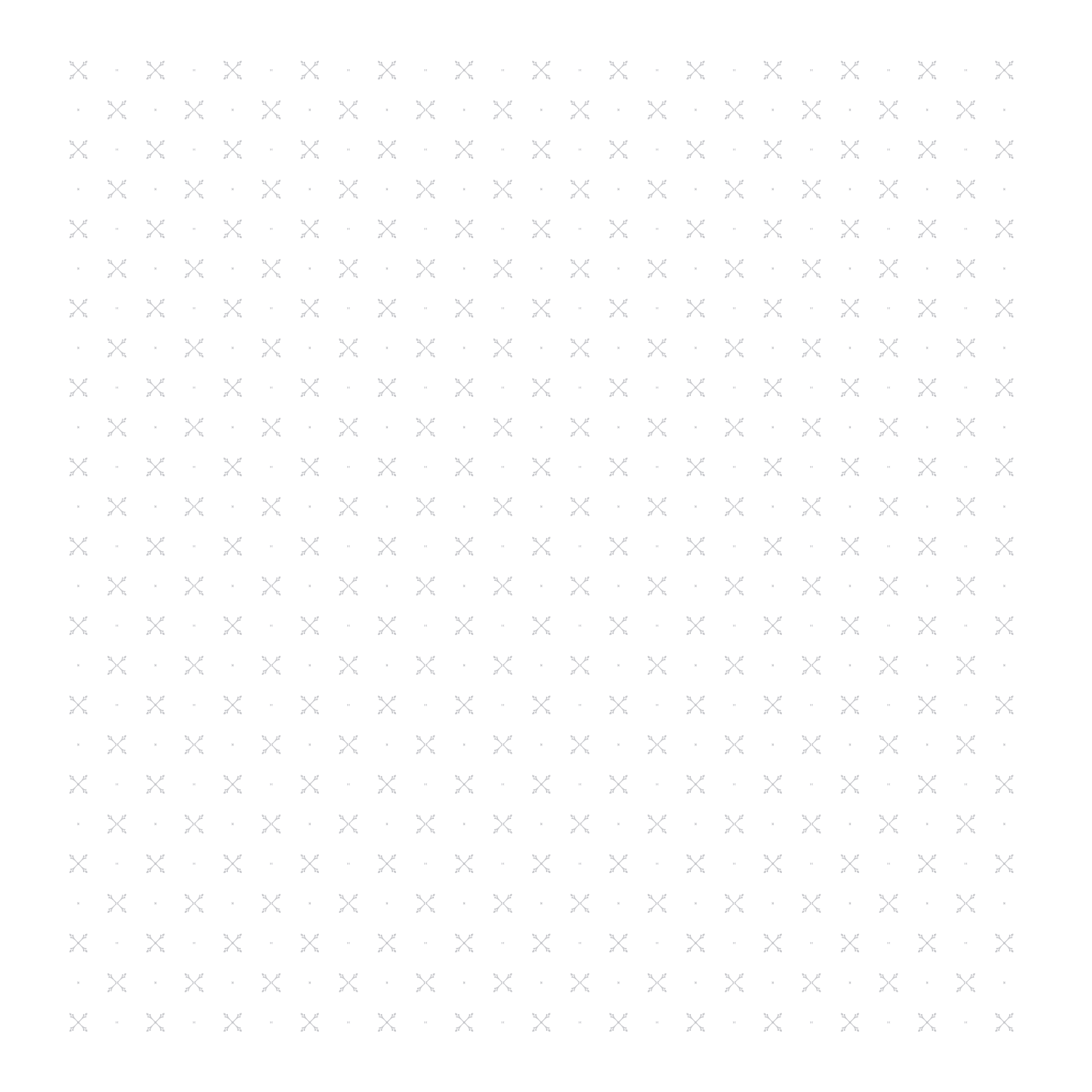## FACILITIES INCLUDE

- Five single treatment rooms
- One couple's treatment room
- One universally accessible room
- Four manicure & pedicure stations
- Neoqi Mediq cocoon room where TheraVine<sup>"</sup> treatments are enjoyed
- Sauna
- Steam room
- Two mist rooms
- Indoor heated swimming pool
- Jacuzzi
- Two Rasul chambers
- Experience shower
- Fully equipped Fitness Room for Hotel guests
- Vitality Corner serving healthy cuisine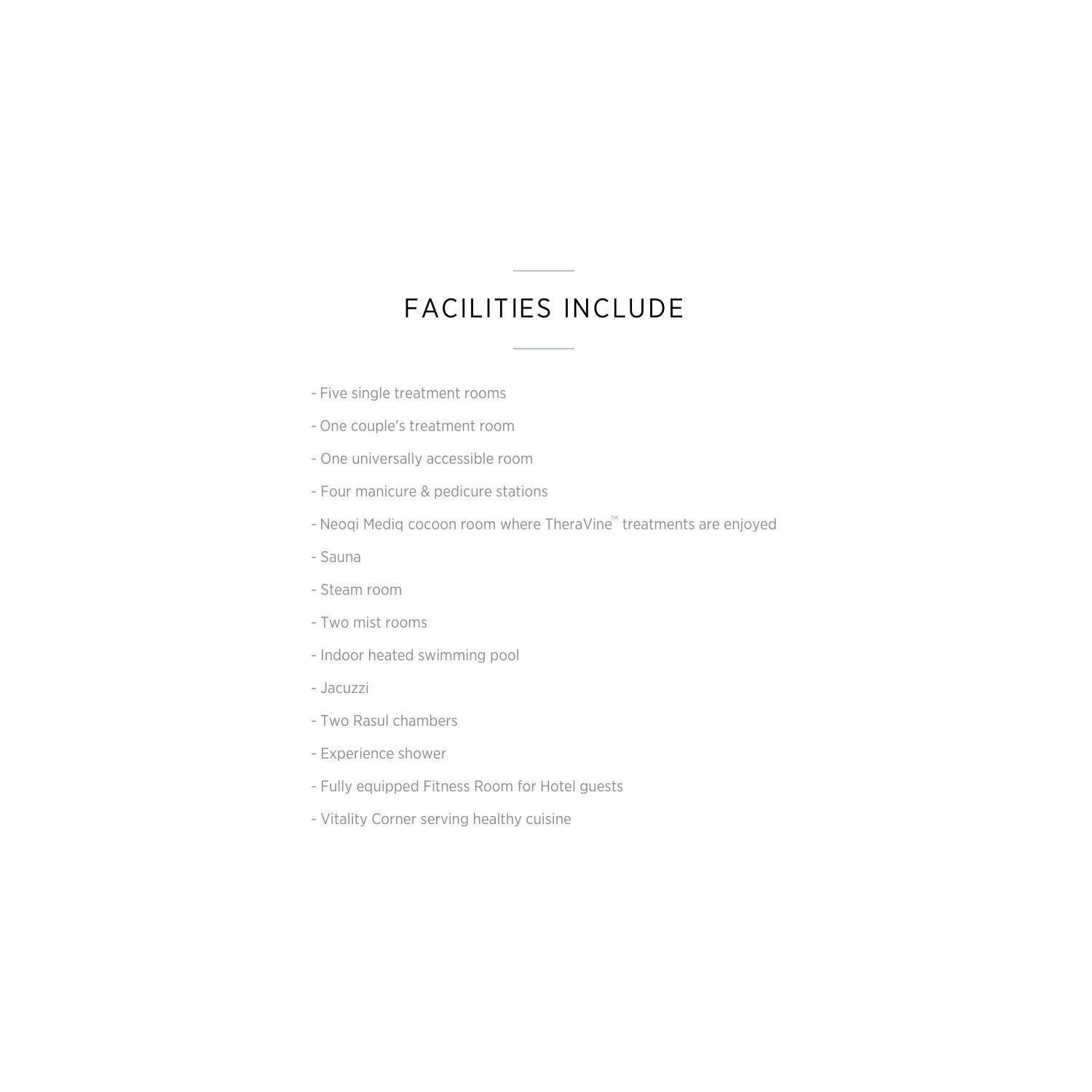# SIGNATURE JOURNEYS

| Lanzerac Signature Treatment                                                                                                                                                                                                                       | 2 <sub>h</sub>           | 2495    |
|----------------------------------------------------------------------------------------------------------------------------------------------------------------------------------------------------------------------------------------------------|--------------------------|---------|
| This signature spa treatment combines a body polish with a mineral-packed facial. The extraordinary cleansing releases<br>toxins from the body, whilst smoothing the skin to the velvety self-absorbing mask which is then massaged into the skin. |                          |         |
| Lanzerac Bridal Package<br>Relax before your big day with the following:                                                                                                                                                                           | $2\frac{1}{2}h$          | 2495    |
| - Hot Stone Massage                                                                                                                                                                                                                                | 60 min                   |         |
| - Express Manicure & Pedicure                                                                                                                                                                                                                      | 60 min                   |         |
| - TheraVine™ Hair & Scalp Treatment or CirculaVine™ Leg Treatment                                                                                                                                                                                  | 30 min                   |         |
| Lanzerac Half Day Package<br>- Lanzerac Facial                                                                                                                                                                                                     | 2 <sub>h</sub><br>60 min | 1950    |
| - Deep Tissue Back Massage                                                                                                                                                                                                                         | 30 min                   |         |
| - Back Treatment                                                                                                                                                                                                                                   | 30 min                   |         |
| Lanzerac Full Day Body Package                                                                                                                                                                                                                     | 4 h                      | 3 4 5 0 |
| - Hot Stone Massage                                                                                                                                                                                                                                | 60 min                   |         |
| - Bespoke Facial                                                                                                                                                                                                                                   | 60 min                   |         |
| - Full Body Scrub                                                                                                                                                                                                                                  | 60 min                   |         |
| - Body Wrap                                                                                                                                                                                                                                        | 60 min                   |         |
| - Light Lunch and drink at our Vitality Corner                                                                                                                                                                                                     |                          |         |
| Lanzerac Full Day Beauty Package                                                                                                                                                                                                                   | 4 h                      | 3 4 5 0 |
| - Hot Stone Massage                                                                                                                                                                                                                                | 60 min                   |         |
| - Bespoke Facial                                                                                                                                                                                                                                   | 60 min                   |         |
| - Manicure                                                                                                                                                                                                                                         | 60 min                   |         |
| - Pedicure                                                                                                                                                                                                                                         | 60 min                   |         |
| - Light Lunch and drink at our Vitality Corner                                                                                                                                                                                                     |                          |         |
| Lanzerac Full Day Massage Package                                                                                                                                                                                                                  | 4 h                      | 3450    |
| - Face, Shoulder & Décolletage Massage                                                                                                                                                                                                             | 60 min                   |         |
| - Scalp Massage                                                                                                                                                                                                                                    | 60 min                   |         |
| - Hand & Arm Massage                                                                                                                                                                                                                               | 60 min                   |         |
| - Foot Massage                                                                                                                                                                                                                                     | 60 min                   |         |
| - Light Lunch & Drink at our Vitality Corner                                                                                                                                                                                                       |                          |         |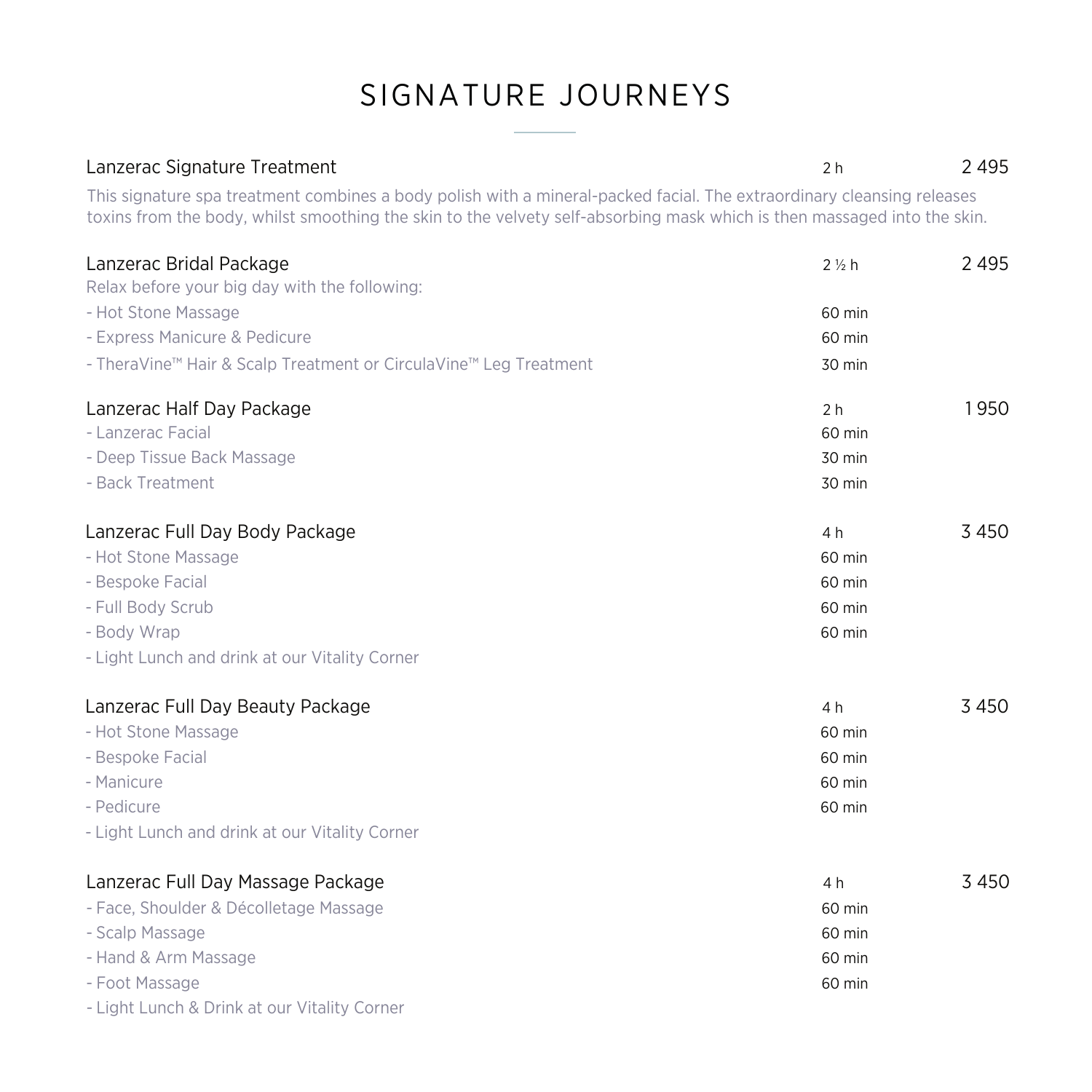# SIGNATURE JOURNEYS

## NEOQI THERAPIES

NeoQi® hydrotherapy treatments are aimed at improving well-being and achieve complete body relaxation through the use of aromatherapy, steam and thalassotherapy. Our handpicked selection of body enhancement therapies will assist in eliminating muscular and vascular tension, improve circulation and release vital energies.

### Grape Infused Sponge Soap Exfoliation 45 min 45 min 45 min 620

Includes a relaxing aroma sauna experience.

Something totally unique! Your body is cleansed with an exfoliating sponge embedded with a blend of red grape skin extract and red bush extract.

### TheraVine™ Detox Treatment 90 min 1 295

Includes an invigorating aroma sauna experience coupled with a toning vibromassage and a pressure point scalp massage. After being exfoliated with the salt buff, you are submerged in a heated, aromatic bath infused with a detoxifying mineral rich marine blend that promotes elimination of toxins and induces perspiration.

### TheraVine™ Wellbeing Spa Ritual 90 min 1 295

Includes a relaxing aroma sauna experience coupled with a soothing vibromassage and a pressure point scalp massage. Escape the signs of fatique with this luxurious wellbeing ritual. Discover the healing and energizing effects of soaking in a marine bath, rich in active ingredients that promote relaxation and wellbeing.

## TheraVine™ Contouring Envelopment 1450 and 1450 min 1450

Includes a relaxing aroma sauna experience and a pressure point scalp massage.

Based on ancient Greek philosophies believing in the medical use of seawater, a specialized, lymphatic drainage technique is performed underwater to assist in the detoxification process. Experience the peak of marine pleasures whilst you are enveloped with our contouring seaweed mask, rich in minerals, trace elements and alginates.

### HydraVine™ Rich Milk Bath Ritual 50 min 1 295

Includes a relaxing aroma sauna experience coupled with a soothing vibromassage and a pressure point scalp massage. Starting with a refreshing grape infused soap exfoliation, let the pressure of everyday life melt away as you submerge in a rich grape-milk bath containing actives of red bush extract, panthenol and hyaluronic acid.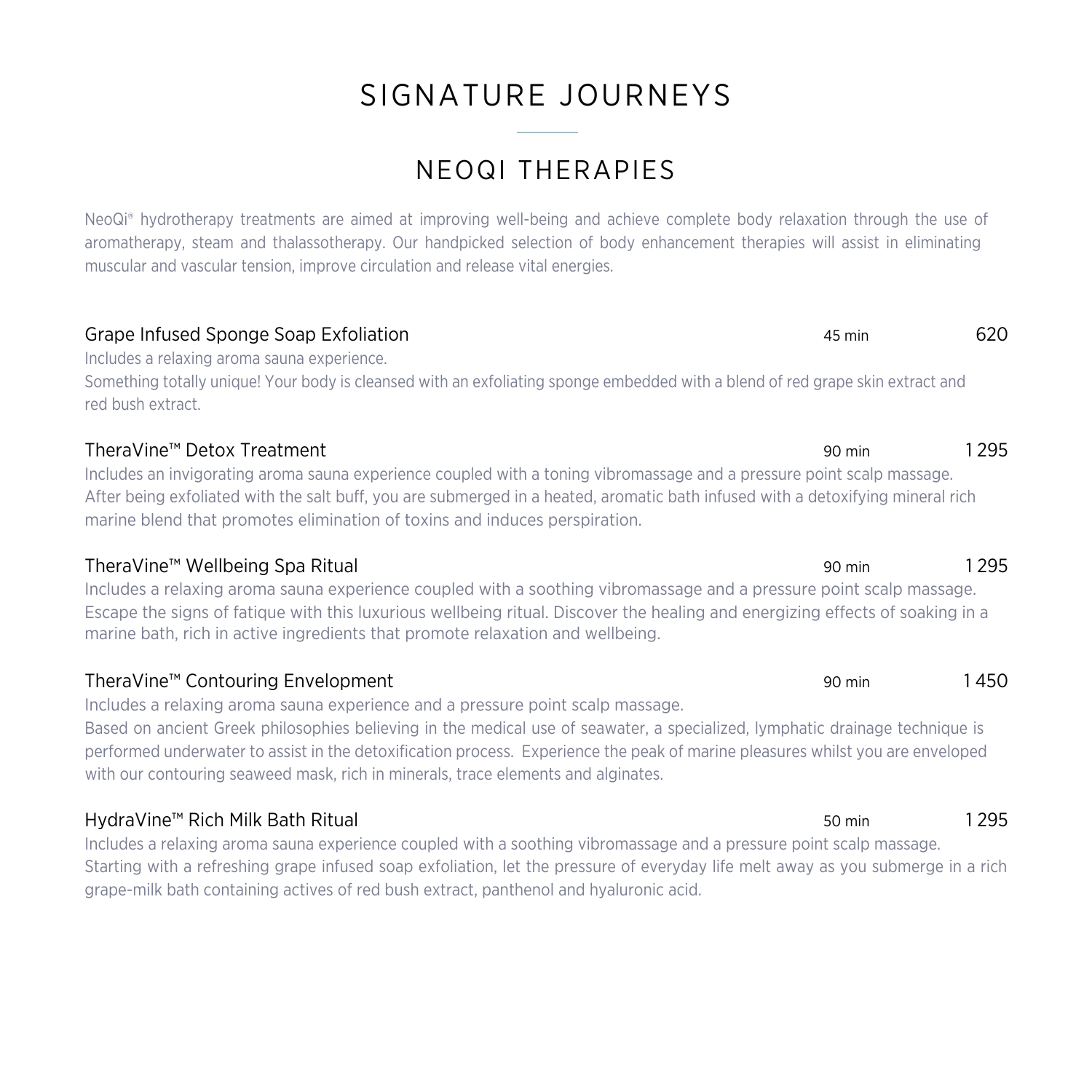# TOUCH THERAPIES

Be nurtured with our de-vine packages...

| Muscula Vine™ Muscle-Release Spa Ritual<br>Ease the pains of muscle spasms, arthritis, rheumatism and fatigue and be left feeling refreshed and invigorated.<br>- Full body exfoliation using a warming sugar scrub<br>- Hydrotherapy bath with muscle warming actives<br>- Full body massage for muscular aches and pains followed by a circulatory boosting gel application | 2 hrs            | 1795       |
|-------------------------------------------------------------------------------------------------------------------------------------------------------------------------------------------------------------------------------------------------------------------------------------------------------------------------------------------------------------------------------|------------------|------------|
| TheraVine™ Face & Body Glow Experience<br>A full sensory signature indulgence of pure bliss.<br>- A foot cleanse ritual followed by a face and body exfoliation<br>- AromaVine™ Pinotage oil face and body massage<br>- Moisturising vine embalmment followed by a warm, botanical infused compress                                                                           | 2 hrs            | 1 4 9 5    |
| Sculpt-O-Vine™ Cellulite Treatment<br>Reduce the appearance of cellulite and enhance your natural body shape by improving microcirculation, optimizing lipolysis and<br>strengthening the epidermis of your skin. For optimum results, a course of 6 or 12 treatments is recommended.                                                                                         | 60 min           | 895        |
| TheraVine <sup>™</sup> Hair & Scalp Treatment<br>CirculaVine™ Leg Treatment                                                                                                                                                                                                                                                                                                   | 30 min<br>30 min | 550<br>495 |

## RASUL

Enter our private haven and indulge all of your senses with this traditional therapeutic ceremony incorporating an exfoliator with Lanzerac's exclusive signature face and body clays. This ancient self applicated cleansing ritual will leave your skin deeply moisturised and your mind beautifully calmed.

| Spa for One | 45 min | 595 |
|-------------|--------|-----|
| Spa for Two | 45 min | 195 |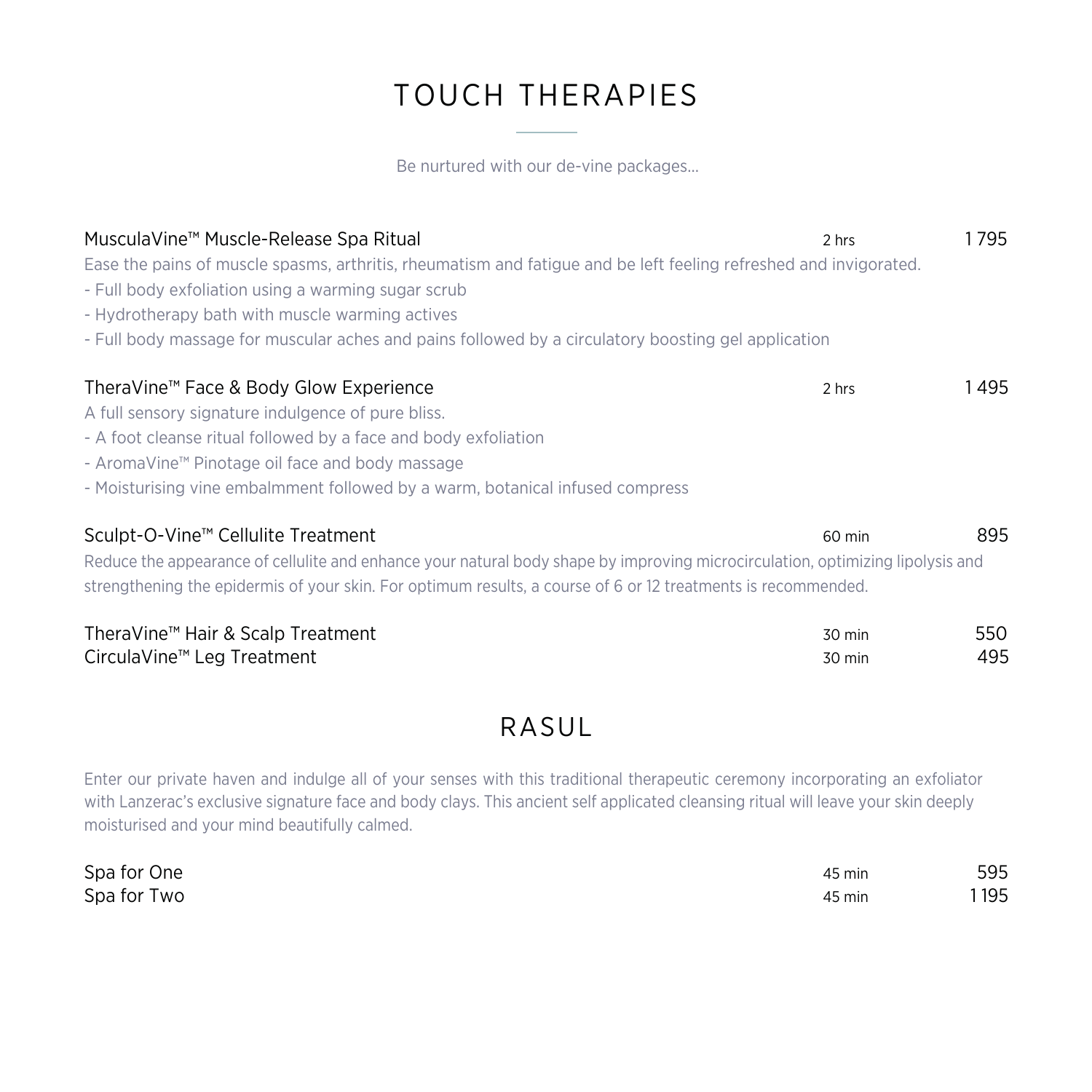# BODY WRAPS

## THERAVINE™

Scientifically tested & proven with its unique leading technologies and anti-oxidant, free radical-fighting characteristics, TheraVine ™'s Body Rituals are able to firm, purify, relax and recharge while its delicate aromas will transport you into a place of complete harmony. \* All wraps include a full body exfoliation.

\* All 90 minute wrap options include a 30 minute massage.

| TheraVine™ Relaxing Body Cream Wrap | 60 min           | 995     |
|-------------------------------------|------------------|---------|
|                                     | 90 min           | l 295   |
| TheraVine™ Recharge Body Clay Wrap  | 60 min           | 995     |
|                                     | $90 \text{ min}$ | 1 2 9 5 |
| TheraVine™ Contouring Body Gel Wrap | 60 min           | 995     |
|                                     | $90$ min         | l 295   |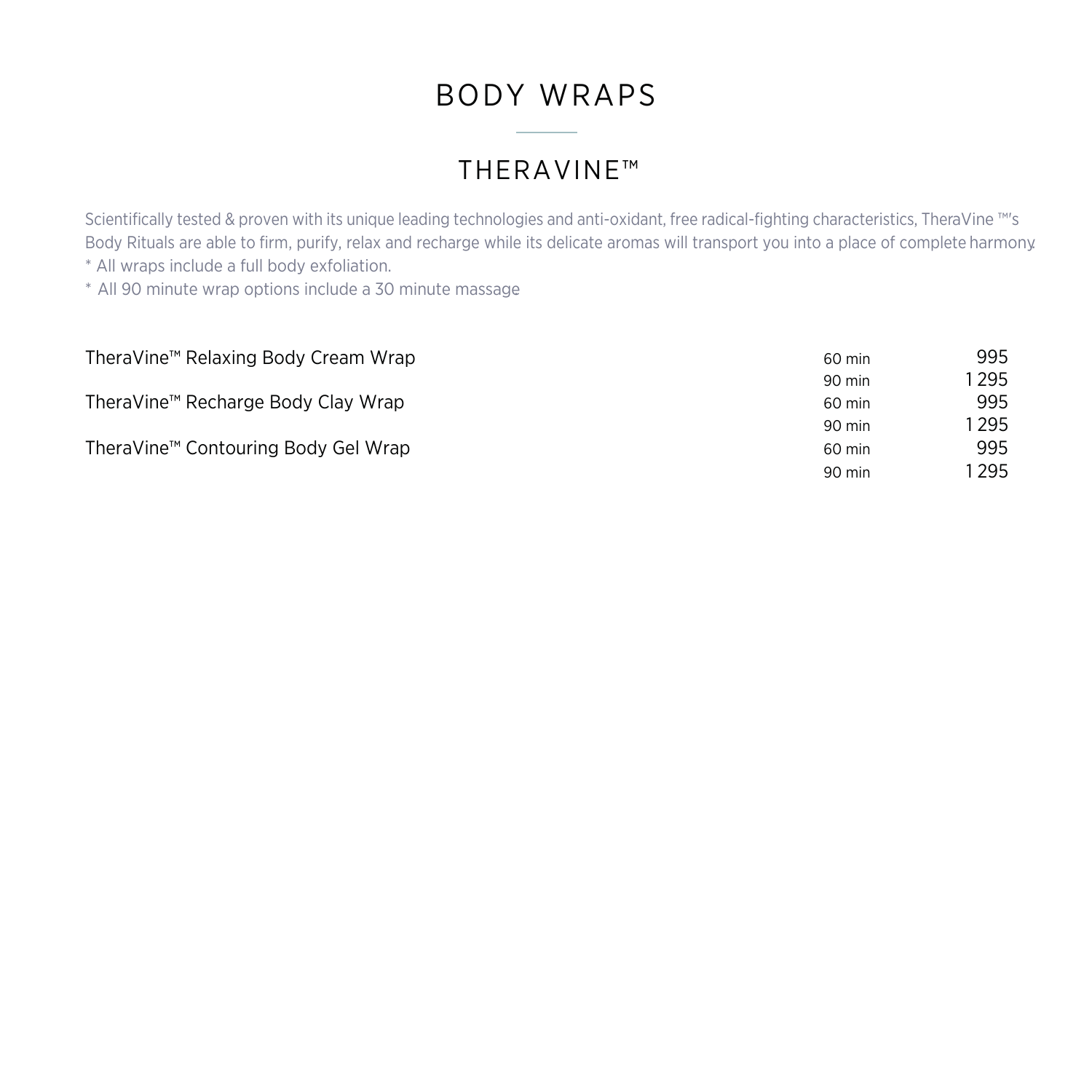# MASSAGES

# LANZERAC MASSAGES

| Deep Tissue Massage                                                                                                                                                                                                                                                                                                                                                    | 60 min<br>$90$ min | 1195<br>1495 |
|------------------------------------------------------------------------------------------------------------------------------------------------------------------------------------------------------------------------------------------------------------------------------------------------------------------------------------------------------------------------|--------------------|--------------|
| A therapeutic focus on area of muscle tension and knotting which may prevent degeneration of spinal discs and ease muscle<br>spasms with antiflammatory, analgesic and acidity draining properties.                                                                                                                                                                    |                    |              |
| Aromatherapy Massage                                                                                                                                                                                                                                                                                                                                                   | 60 min             | 1195         |
|                                                                                                                                                                                                                                                                                                                                                                        | $90$ min           | 1495         |
| A blissful, deep relaxation treatment to elevate mood or balance and restore sleep patterns which may optimize serotonin<br>levels or may re-establish circadian rhythms.                                                                                                                                                                                              |                    |              |
| Swedish Massage                                                                                                                                                                                                                                                                                                                                                        | 60 min             | 1195         |
|                                                                                                                                                                                                                                                                                                                                                                        | $90$ min           | 1495         |
| A traditionally medium pressure flowing massage which optimizes circulation and lymphatic drainage throughout the body.<br>May improve circulation, neuropathy and vitality of the skin which may drain excess fluid from the tissues to ease heavy legs<br>and contribute to an balanced immune system.                                                               |                    |              |
| Hot Stone Massage                                                                                                                                                                                                                                                                                                                                                      | 60 min             | 1295         |
|                                                                                                                                                                                                                                                                                                                                                                        | $90$ min           | 1695         |
| Our Hot Stone Massage uses heated stones that are worked into the muscles, getting into areas of tension with the added<br>bonus of intensely hydrated skin.                                                                                                                                                                                                           |                    |              |
| Peaceful Pregnancy Massage                                                                                                                                                                                                                                                                                                                                             | 75 min             | 1295         |
| Our prenatal massage is carefully designed to address all pregnancy needs as from the 2nd trimester to birth and beyond.<br>The formulated Pregny oil soothes back and neck pain, eases tired legs, moisturizes skin to prevent stretch marks and calms<br>a anxious mind. This treatment uses specialized positioning and massage techniques to nurture mom and baby. |                    |              |
| <b>Slimming Massage</b>                                                                                                                                                                                                                                                                                                                                                | 60 min             | 1295         |
|                                                                                                                                                                                                                                                                                                                                                                        | $90$ min           | 1695         |
| A combination of specialized massage techniques which may assist in draining excess fluid from tissues, regulating peristalsis<br>in the colon, balancing hormones, stimulating metabolism and toning the tissues. This treatment is not suitable in pregnancy,<br>but may be commenced post natal.                                                                    |                    |              |
| Care Support Massage                                                                                                                                                                                                                                                                                                                                                   | 75 min             | 1295         |
| Care Support Massage addresses the client's symptom issues, the side effects of the medical treatments and the various<br>consequences of living with an ailment/illness. This massage may promote a greater sense of connection between the mind                                                                                                                      |                    |              |

and body complexes.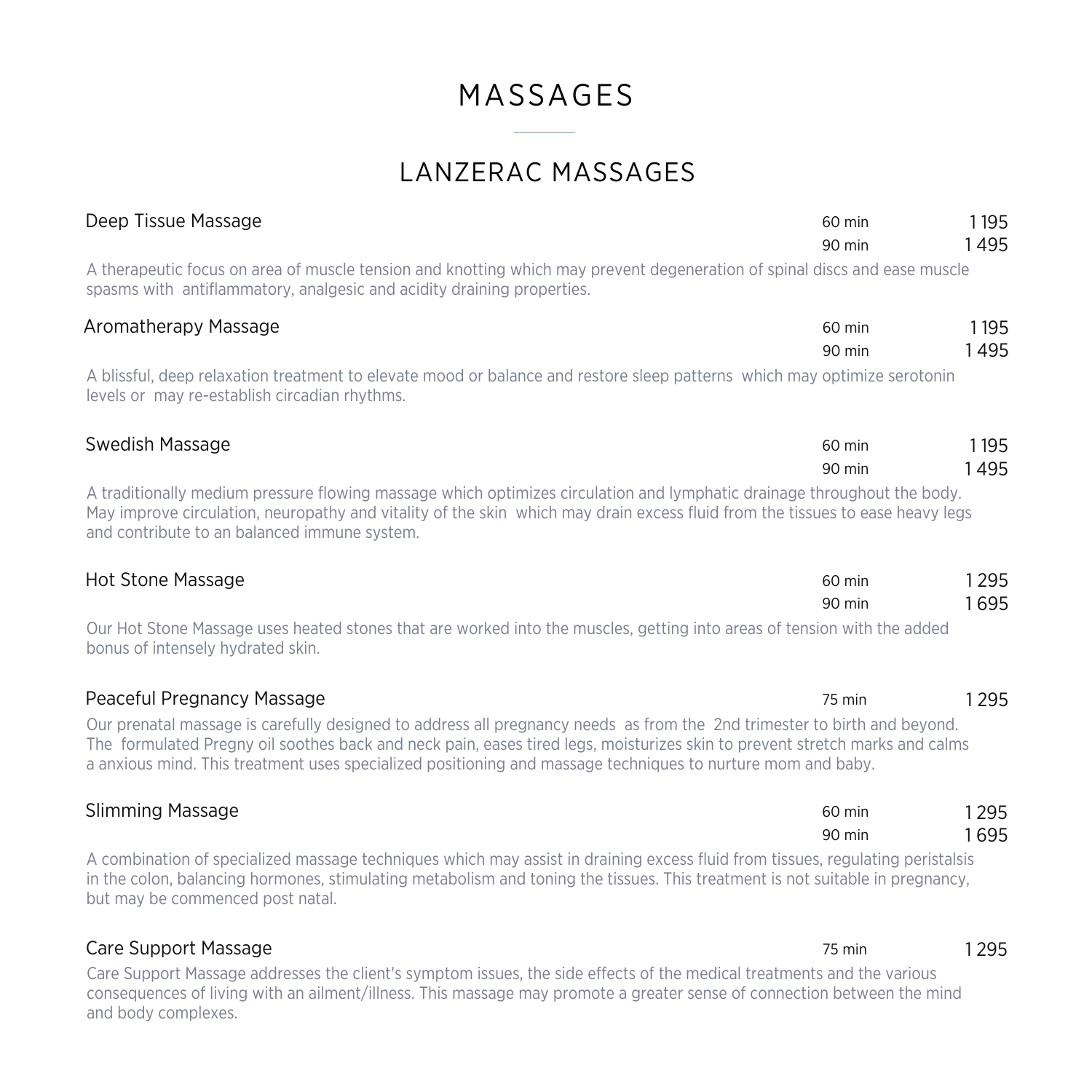# MASSAGES

## LANZERAC MASSAGES

### Lanzerac Dry Body Brushing 30 min 520

Dry body brushing involves moving a dry, natural brush over the body in long, pressured strokes. The technique lifts and buffs away dead skin cells, encourages lymph node drainage and increases circulation.

## THERAVINE™

Focusing on relieving stress and muscle tension, receive a customised massage using your choice of one of our fragrant antioxidant blends containing pure grapeseed oil and natural botanicals. A truly unwinding experience awaits you…

### AromaVine™ Pinotage Massage 60 min 60 min 995

| THFRANAKA™ |  |
|------------|--|

## JOURNEY INTO AFRICA

Since the earliest time, Africa's original inhabitants lived in harmony with nature. Our unique treatments and rituals were inspired by, designed and based on Africa's rich heritage and created to celebrate mother earth and her connection with life.

## TheraNaka™ African Wood Massage 60 min 1 095

This massage blends light stretching techniques and specially designed body wooden implements used to mimic an African dance, while the drizzle of a warm olive and shea butter ointment provides blissful relaxation.

## TheraNaka™ Ginger and Lavender Poultice Massage

A tranquil experience designed to enhance deep relaxation, muscle recovery and increased lymphatic flow from the tips of your toes to the intricate muscles of your face. Inspired by ancient de-stressing heat therapies, your senses are calmed as the journey of therapeutic warmth awaits as the lingering fragrances of Lavender and Ginger invite you to escape from your busy life Himalayan Salt poultice bags infused with Keffir Lime and African Potato Extract release tension and restore vitality. A sensorial and restore harmonious flow, leaving your skin nourished and your soul deeply relaxed.

## TheraNaka™ Marula and Sandalwood Sugar Buff

Indulge your senses with a 100% natural blend of plant botanicals to gently and effectively eliminate dead skin cells, moisturise and leave the skin soft to the touch.

40 min 615

90 min 1 295

### 90 min 1 650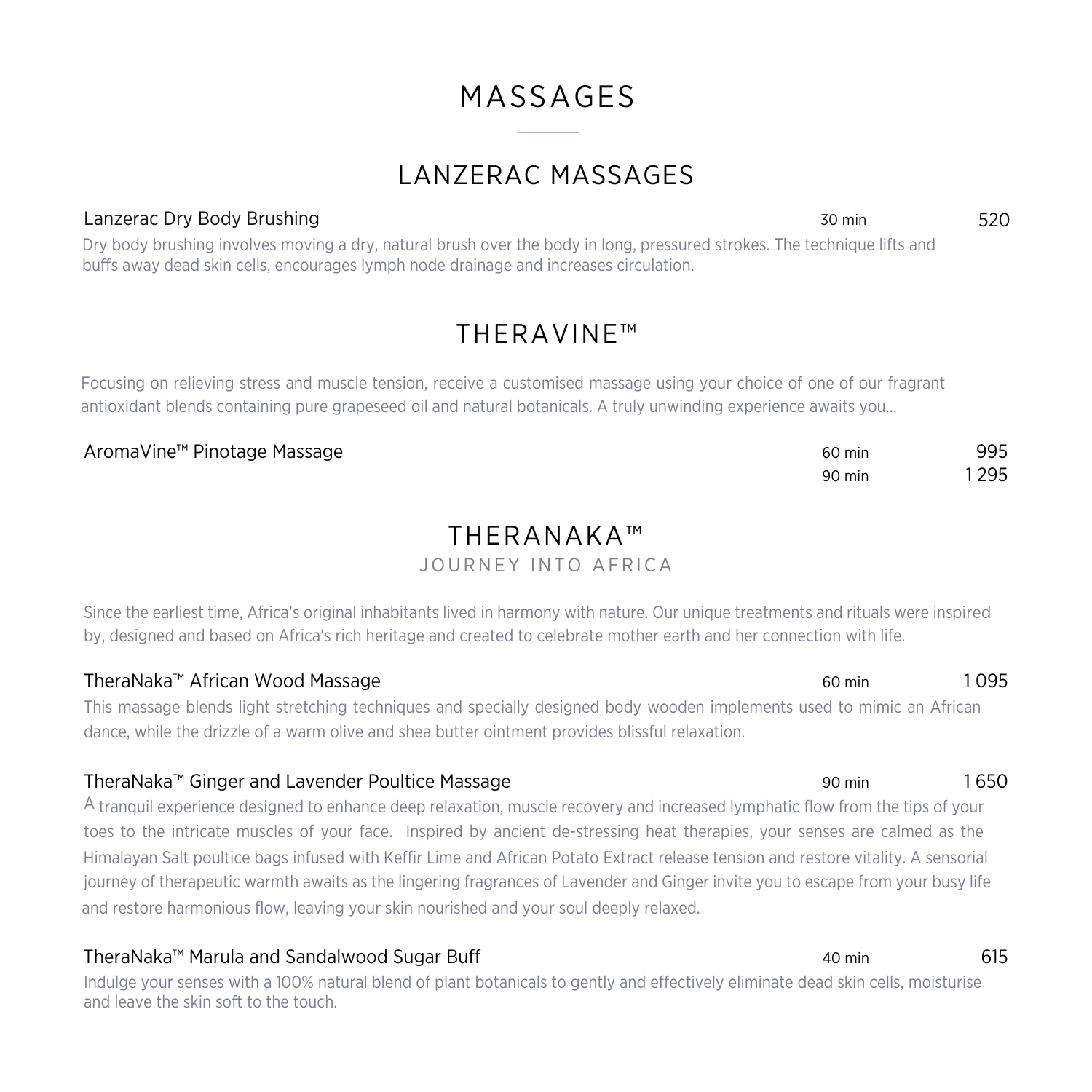# LANZERAC FACIAL THERAPY

| Lanzerac Bespoke Hydrating Facial                                                                                                                                                                                                                                                                      | 60 min<br>90 min | 895<br>995 |
|--------------------------------------------------------------------------------------------------------------------------------------------------------------------------------------------------------------------------------------------------------------------------------------------------------|------------------|------------|
| A hydrating facial stimulates your skin using massage and exfoliation to provide an instant brighter look and glow to your<br>face. This facial also boosts blood circulation and allows nutrients and oxygen to be better carried throughout your face,<br>which evens out the skin tone and texture. |                  |            |
| Lanzerac Bespoke Nourishing Facial                                                                                                                                                                                                                                                                     | 60 min           | 895        |
|                                                                                                                                                                                                                                                                                                        | 90 min           | 995        |
| A nourishing facial for dry, devitalised and dull skin. This facial provides extreme moisture to hydrate and nourish very dry<br>skin. It provides around-the-clock moisture in a slow-release format by providing a protective film and attracting and locking<br>in moisture.                        |                  |            |
| Lanzerac Bespoke Anti-Ageing Facial                                                                                                                                                                                                                                                                    | 60 min           | 1 0 5 0    |
|                                                                                                                                                                                                                                                                                                        | 90 min           | 1 250      |
| These facials are designed to rejuvenate mature skin. They do so by improving the thickness and smoothness of skin, thereby<br>reducing the appearance of fine lines and brightening up the tone of the skin.                                                                                          |                  |            |
| Lanzerac Micro-Needling Add On                                                                                                                                                                                                                                                                         | 30 min           | 895        |
| The professional grade dermal micro-peedling pen creates precise piercings into the epidermis allowing the                                                                                                                                                                                             |                  |            |

The professional grade dermal micro-needling pen creates precise piercings into the epidermis allowing the stimulation of naturally occurring growth factors and fibroblasts.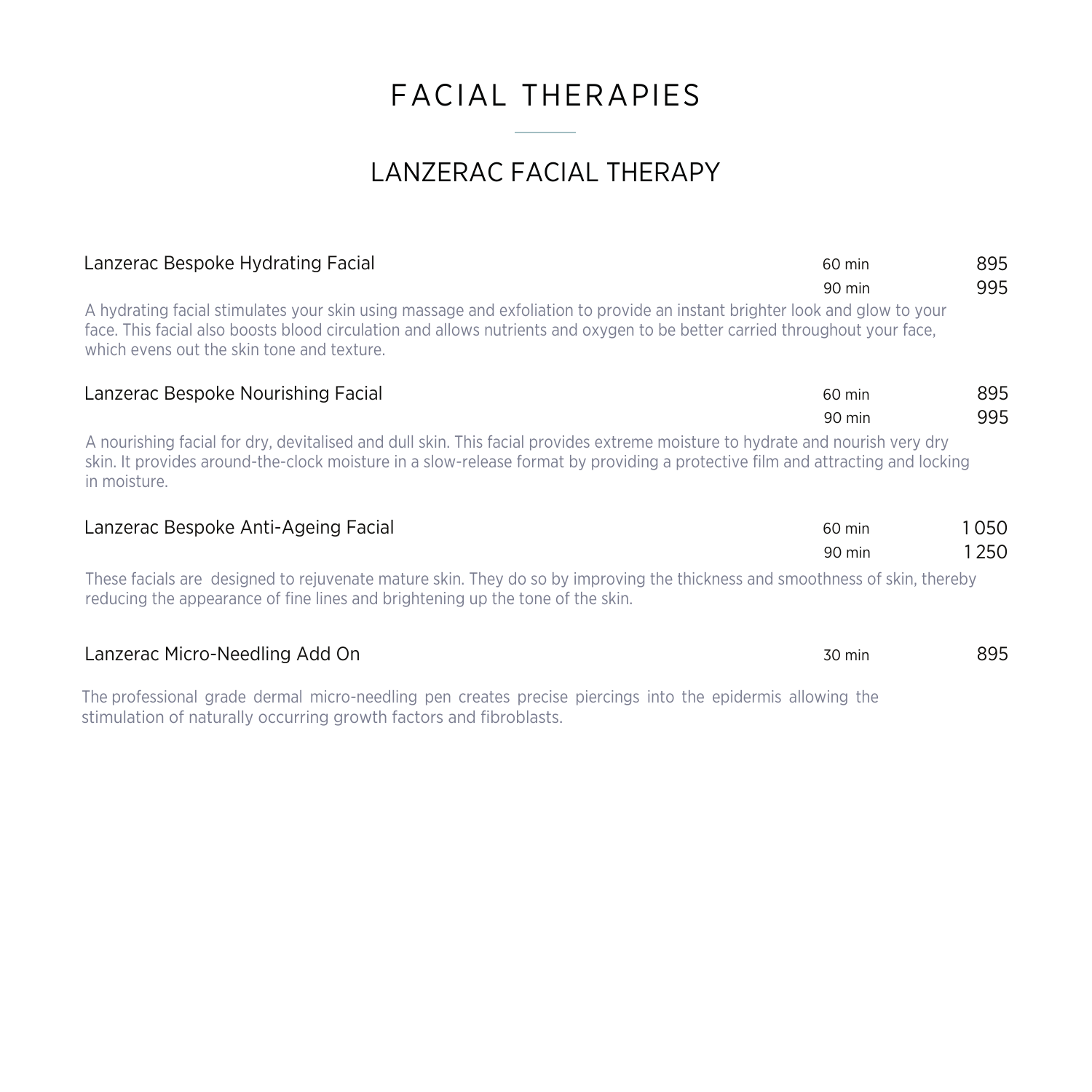# ELEMIS

## Elemis Pro-Collagen Age Defy

 60 min 1 095 Tackle fine lines and wrinkles with the clinically proven age-defying benefits of marine charged padina pavonica and red coral. Targeted massage encourages optimum cellular function for nourished, younger looking skin.

## Elemis Pro-Definition Lift & Contour

Powered by breakthrough technology, this facial helps restore the architecture of the face using the potent nutrients in plant actives found to help support extra-cellular matrix. Creates a profoundly sculpted, youthful effect.

## Elemis Dynamic Resurfacing Precision Peel 60 min 1 150

Clinically proven to target the signs of ageing and uneven skin, this pioneering precision treatment uses layers of enzymes for powerful exfoliation and renewal. A new start for smoother, younger-looking skin.

## Elemis Superfood Pro-Radiance 60 min 1 095

A nutritional boost rich in superfoods and essential minerals designed to pack stressed, dull skin with energising, detoxifying actives. Clinically proven to leave skin plumper, radiant and lit up with good health.

## Elemis Sensitive Skin Soother

Fragile skin needs special attention. A soothing massage technique helps reduce the appearance of redness and protects against daily stresses. Texture and moisture levels are dramatically restored. Skin is left supremely soothed, comfortable and calm.

## Elemis Anti-Blemish Mattify & Calm

A revelation for oily, congested or hormonal skin. This mattifying facial helps combat oil and shine, while intuitive massage helps restore micro-circulation. A deeply detoxifying treatment for clear, bright skin.

## Peptide 24/7 Skin Sync 60 min 1 095

Target tired skin with this radiance-restoring Peptide 24/7 facial. Powerful botanical formulations, exclusive to ELEMIS, are combined with specialist massage techniques to replenish skin with a well-rested glow.

## Men's High Performance Skin Energiser 60 min 1 095

For ageing, dehydrated, or stressed skin and tired eyes, this energising treatment restores vital moisture and maximises cell regeneration. A steam and extraction cleanses and purifies while dynamic facial massaging boosts circulation and targeted scalp and foot massages deeply relaxes, creating a vibrant, revitalised complexion.

60 min 1 095

### 60 min 1 095

## 60 min 1 095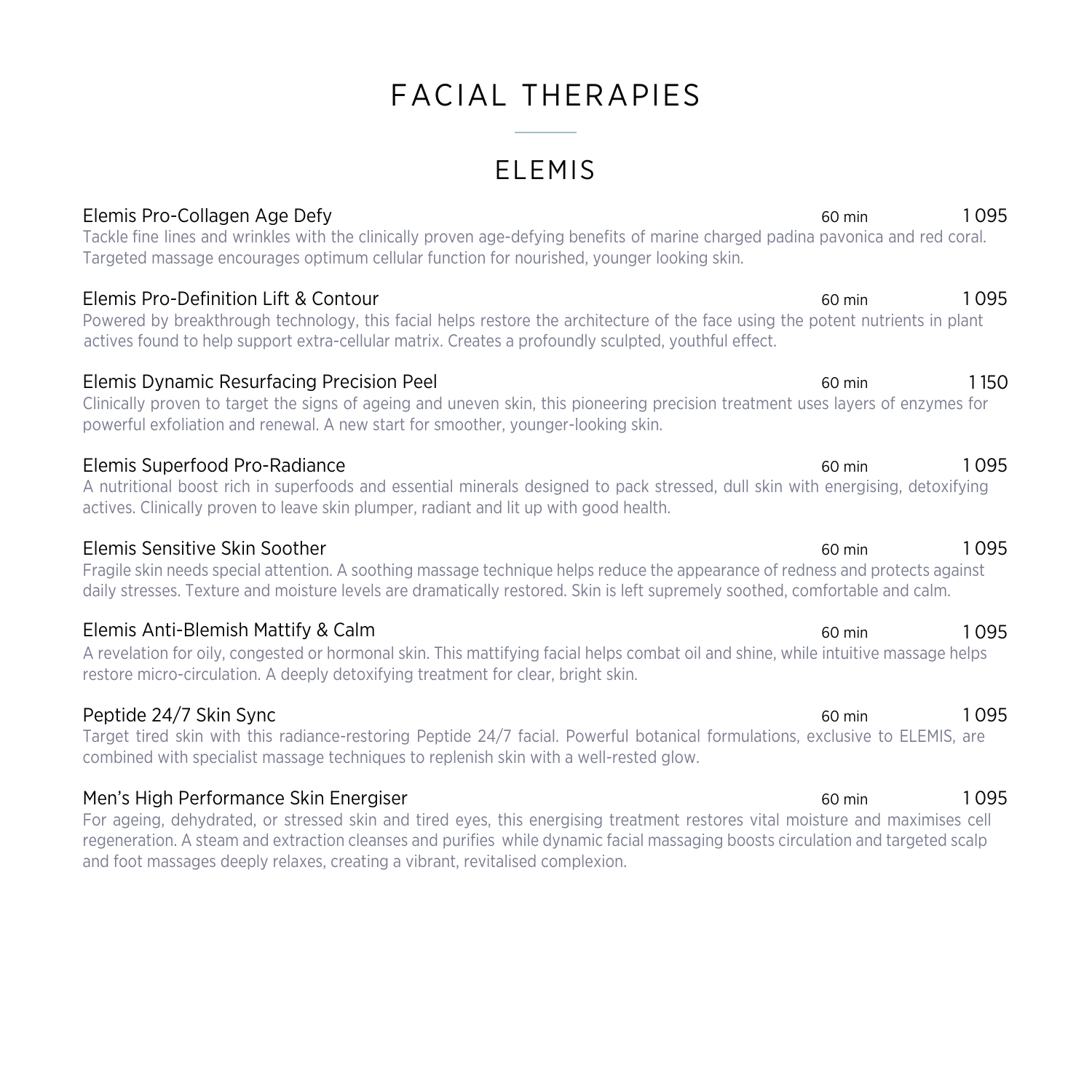## THERAVINE™

| TheraVine™ Classic Facial                                                                                                                                                                                                                                                                                                                                                                                                                                                                                                | $60 \text{ min}$           | 850        |
|--------------------------------------------------------------------------------------------------------------------------------------------------------------------------------------------------------------------------------------------------------------------------------------------------------------------------------------------------------------------------------------------------------------------------------------------------------------------------------------------------------------------------|----------------------------|------------|
| Achieve the perfect skin maintenance with a customised facial to either hydrate, rebalance or nourish your skin while the<br>aromas and textures provide for a blissful multi-sensory experience.                                                                                                                                                                                                                                                                                                                        |                            |            |
| TheraVine™ MEN's Active Daily Facial<br>3 key fundamentals: cleanse, hydrate & revitalise helps restore freshness & clarity, whilst leaving your skin comfortably soothed.                                                                                                                                                                                                                                                                                                                                               | 60 min                     | 850        |
| HydraVine <sup>™</sup> Facial                                                                                                                                                                                                                                                                                                                                                                                                                                                                                            | 60 min<br>$90 \text{ min}$ | 895<br>995 |
| A revolutionary cloth mask containing hyaluronic acid intensely moisturises the skin and 'locks in' active ingredients for up to<br>3 weeks – perfect for very dry, sensitive skin needing intense hydration!                                                                                                                                                                                                                                                                                                            |                            |            |
| TheraVine™ De-polluting Radiance Repair Facial<br>Address the detrimental assault of daily exposure to both urban and digital pollution while expertly detoxifying any skin type.<br>Experience skin renewal with a deep cleansing exfoliation and the purifying properties of a charcoal clay mask to remove built up<br>toxins; after which the revolutionary De-polluting Radiance Souffle Mask restores and replenishes the skin's natural well-being<br>for a skin feeling soft and smooth with a rejuvenated glow. | $60 \text{ min}$           | 850        |
|                                                                                                                                                                                                                                                                                                                                                                                                                                                                                                                          |                            |            |

# TheraVine™ Deluxe Anti-Ageing Facial 60 min 1 095<br>1 250 min 1 095

This replenishing treatment assists in reducing fine lines and wrinkles with peptide-rich boosters and serums to combat the signs of ageing, while a plasticising mask further enhances the actions of the active ingredients.

## MelanoVine™ Pro–Brilliance Facial 60 min 1 095

Diminish uneven skin tone while minimizing the appearance of fine lines and wrinkles. Targeting hyperpigmentation with scientifically advanced actives and natural lightening plant extracts, this treatment will leave your skin looking luminous and feeling radiant.

### UltraVine™ Advance Cellular Gold Facial 90 min 1 195

Using TheraVine™'s breakthrough anti-oxidant technology, this anti-ageing concept along with the revolutionary soft 24K gold and diamond dust collagen film mask, promotes the skin's DNA repair system while luxuriously soft and delicately scented creams, serums and balms transport your skin to an advanced state of renewal.

# TARGETED TREATMENT ENHANCEMENT

## Advance Retinol Eye Treatment 20 min 20 min 395

Add to facial or 20 min individual treatment.

This advanced eye mask treatment, combined with a super serum, will help to smooth away lines and wrinkles, creating a fresh and radiant looking eye contour, while visibly reducing the signs of ageing.

90 min 1 250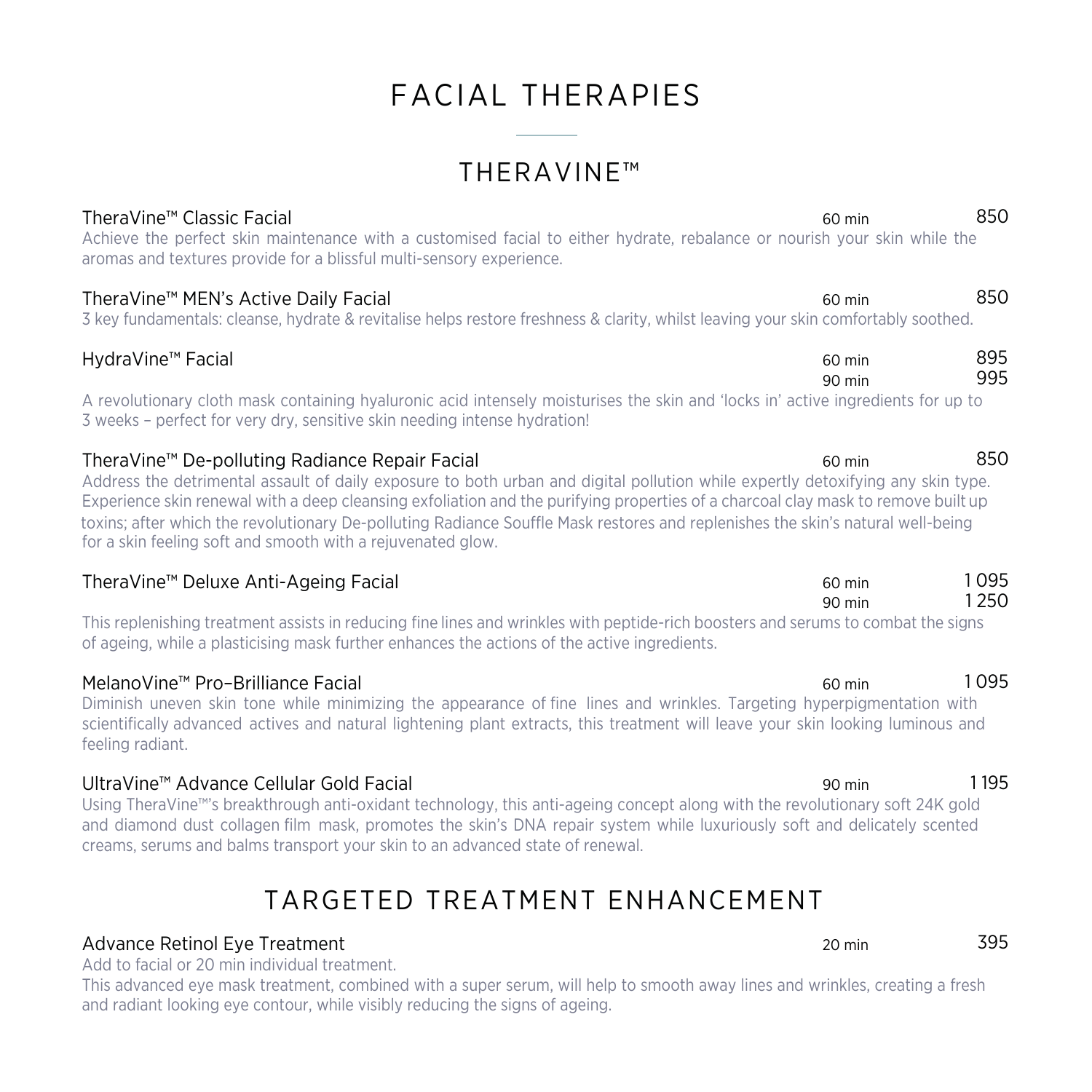## THERAVINE™ AESTHETIC RANGE

### Theravine™ Professional Peeling Facial 45 min

The 4 tier professional-grade step-up peel system of various percentage Lactic and Glycolic Acid with Charcoal and Tartaric Acid assists to stimulate the skin's cell turnover for a more youthful and rejuvenated skin.

Regular treatments improve the skin texture, fine lines and wrinkles, superficial imperfections and pigmentation while giving the overall complexion a subtle glow. Each treatment concludes with a moisture infusion delivered through a high-potency Hyaluronic Acid Mask, so your skin can maintain a plump and hydrated appearance. Your most youthful skin awaits.

| - Single peel treatment                                | 1 1 9 5 |
|--------------------------------------------------------|---------|
| - Treatment course of 6 peel treatments over 8 weeks   | 6450    |
| - Treatment course of 12 peel treatments over 16 weeks | 12 900  |

### Micro-dermal Needling Treatment (Face & Neck) 45 min

The TheraVine™ professional grade dermal micro-needling pen creates precise piercings into the epidermis allowing the stimulation of naturally occurring growth factors and fibroblasts.

This completely safe and effective professional micro-needling system treats advanced skin concerns, obtains specific skin goals and delays the indicators of skin aging.

| - Single treatment                                | 1 695  |
|---------------------------------------------------|--------|
| - Treatment course of 6 treatments over 8 weeks   | 9 150  |
| - Treatment course of 12 treatments over 16 weeks | 18.300 |
| - Include décolleté                               | 895    |
| - Post Treatment Recovery Kit                     | 675    |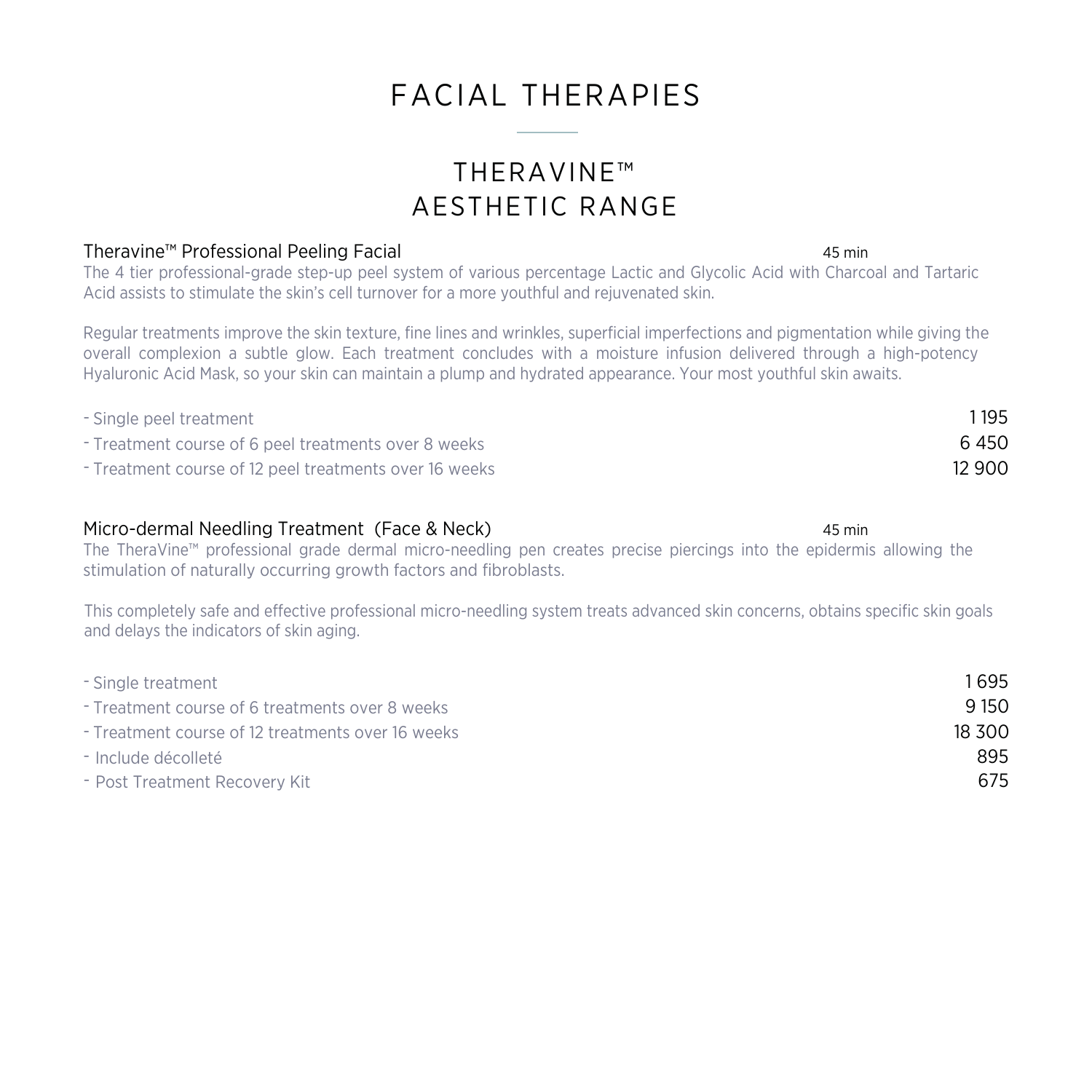# GROOMING

# LANZERAC MANICURES & PEDICURES

| Manicure            | 60 min | 495 | Pedicure          | 60 min | 575 |
|---------------------|--------|-----|-------------------|--------|-----|
| French paint add on | 20 min | 195 | MediHeel Pedicure | 60 min | 605 |

## LANZERAC SMOOTHING & PERSONAL TOUCHES

| Half Leg Wax  | 30 min | 295 | Back Wax         | 30 min | 295 |
|---------------|--------|-----|------------------|--------|-----|
| Full Leg Wax  | 50 min | 395 | Stomach Wax      | 30 min | 295 |
| Bikini Wax    | 30 min | 250 | Lip Wax          | 20 min | 115 |
| G-String Wax  | 30 min | 295 | Chin Wax         | 20 min | 115 |
| Brazilian Wax | 45 min | 320 | Brow Wax/Shape   | 20 min | 115 |
| Hollywood Wax | 60 min | 475 | <b>Brow Tint</b> | 20 min | 100 |
| Arm Wax       | 30 min | 175 | Lash Tint        | 30 min | 120 |
| Underarm Wax  | 20 min | 175 | Lash & Brow Tint | 30 min | 215 |
| Chest Wax     | 30 min | 295 |                  |        |     |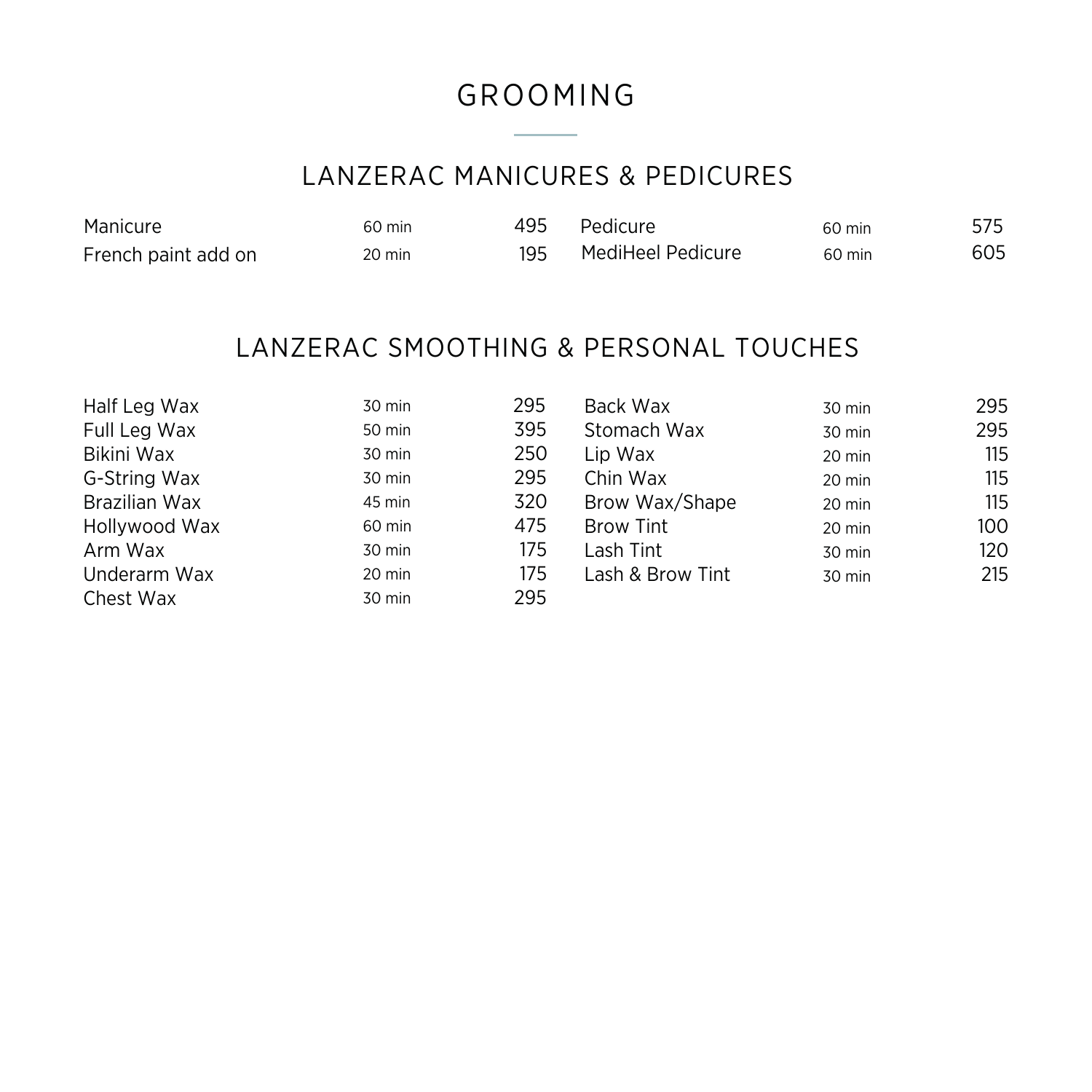## TERMS & CONDITIONS

### Spa Child Policy:

DAY GUESTS

- Regrettably the Lanzerac Spa does not accommodate children under 12 years of age.
- Children under 16 years of age will need to be accompanied by an adult, and may not make use of the Fitness Centre.
- 16 years and older will be considered an adult, and treatment prices will be charged as advertised.

### HOTEL GUESTS

- For guests staying at the hotel, the spa facilities will be available for children aged 12 – 16 years, between the hours of 08h00 – 10h00, and 17h00 – 19h00 during Winter, and 18h00 – 19h00 during Summer.

## Spa Cancellation Policy:

- 100% Cancellation charge of spa services when cancelled on the day.
- 75% Cancellation charge of spa services when cancelled 24 hours prior to treatments booked.
- 50% Cancellation charges of spa services when cancelled 48 hours prior to treatments booked.

### Opening Times:

Season: 01 September - 31 March (08h00 - 18h00) Off-Season: 01 April - 31 August (08h00 - 18h00)

### Kindly Note:

- Spa facilities can only be utilised by day visitors when the total spend on treatments is greater than R650.
- The fitness room is exclusively reserved for Hotel guests. Pre-booked personal training classes are available.
- All spa facilities are used at own risk.
- All spa facilities are unisex.
- The Rasul does not form part of the spa facilities, and can only be used as part of a treatment including these services.
- Swimming caps are compulsory when using indoor heated pool.
- It is compulsory to shower before making use of any spa facilities.